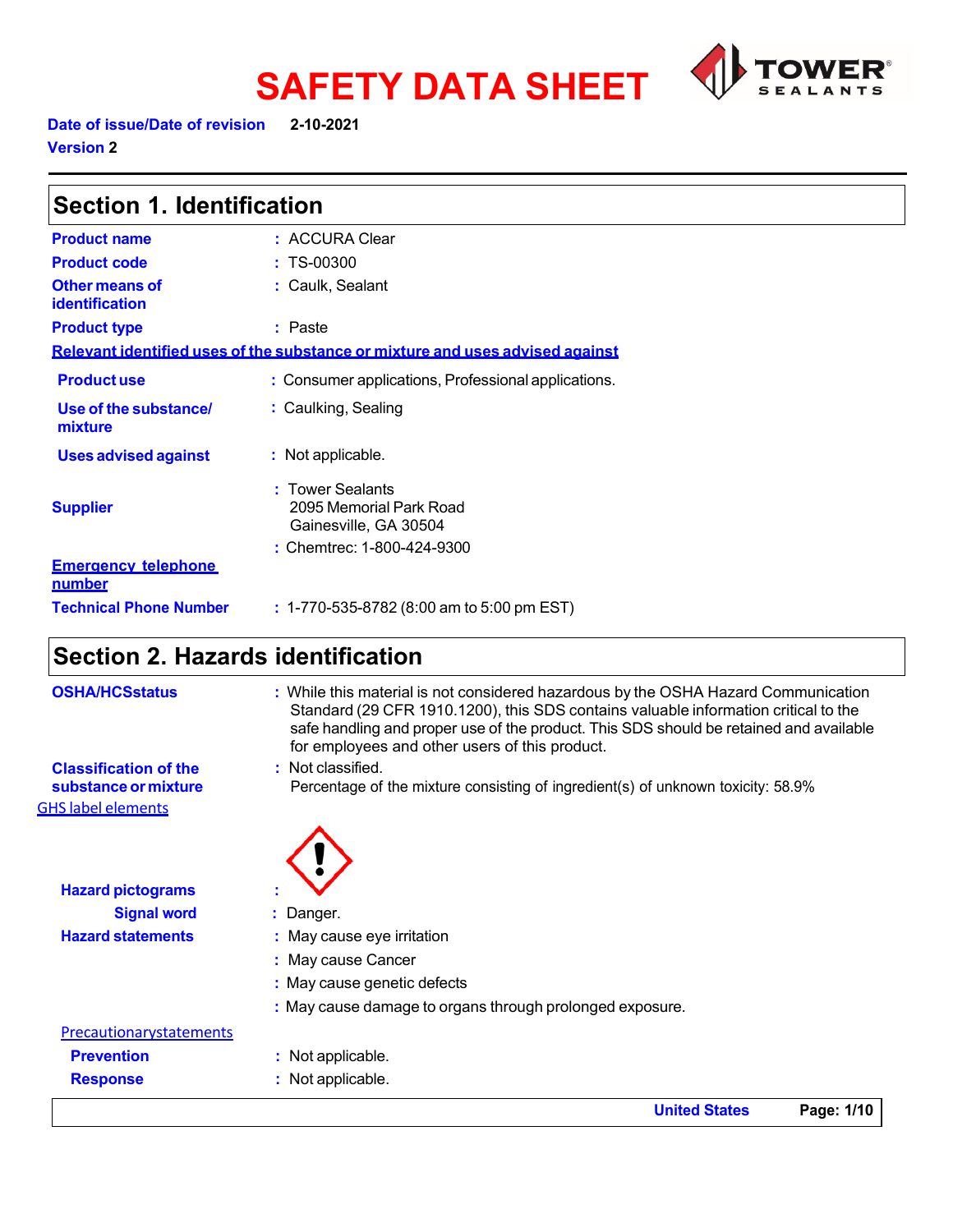**Product name ACCURA**

# **Section 2. Hazards identification**

| <b>Disposal</b>                            | : Not applicable.                |
|--------------------------------------------|----------------------------------|
| <b>Supplementallabel</b><br>elements       | : Emits toxic fumes when heated. |
| <b>Hazards not otherwise</b><br>classified | : None known.                    |

# **Section 3. Composition/information on ingredients**

| Substance/mixture   | : Mixture      |
|---------------------|----------------|
| <b>Product name</b> | : ACCURA Clear |

There are no ingredients present which, within the current knowledge of the supplier and in the concentrations applicable, are classified as hazardous to health or the environment and hence require reporting in this section. **Occupational exposure limits, if available, are listed in Section 8.**

# **Section 4. First aid measures**

If ingestion, irritation, any type of overexposure or symptoms of overexposure occur during or persists after use of this product, contact a POISON CONTROL CENTER, EMERGENCY ROOM OR PHYSICIAN immediately; have Safety Data Sheet information available. Never give anything by mouth to an unconscious or convulsing person. **Description of necessary first aid measures**

| <b>Eye contact</b>  | : Check for and remove any contact lenses. Immediately flush eyes with running water for<br>at least 15 minutes, keeping eyelids open. Seek immediate medical attention.                               |
|---------------------|--------------------------------------------------------------------------------------------------------------------------------------------------------------------------------------------------------|
| <b>Inhalation</b>   | : Remove to fresh air. Keep person warm and at rest. If not breathing, if breathing is<br>irregular or if respiratory arrest occurs, provide artificial respiration or oxygen by trained<br>personnel. |
| <b>Skin contact</b> | : Remove contaminated clothing and shoes. Wash skin thoroughly with soap and water<br>or use recognized skin cleanser. Do NOT use solvents or thinners.                                                |
| <b>Ingestion</b>    | : If swallowed, seek medical advice immediately and show this container or label. Keep<br>person warm and at rest. Do NOT induce vomiting.                                                             |

|                                       | Most important symptoms/effects, acute and delayed                                                                             |
|---------------------------------------|--------------------------------------------------------------------------------------------------------------------------------|
| <b>Potential acute health effects</b> |                                                                                                                                |
| Eye contact                           | : Direct contact may cause slight to moderate irritation                                                                       |
| <b>Inhalation</b>                     | May cause slight irritation to respiratory passages – headache – dizziness.                                                    |
| <b>Skin contact</b>                   | May cause allergic skin reactions and / or central nervous system depression.                                                  |
| <b>Ingestion</b>                      | : No known significant effects or critical hazards. Low ingestion hazard                                                       |
| <b>Over-exposure signs/symptoms</b>   |                                                                                                                                |
| Eye contact                           | : No specific data.                                                                                                            |
| <b>Inhalation</b>                     | $:$ No specific data.                                                                                                          |
| <b>Skin contact</b>                   | $:$ No specific data.                                                                                                          |
| <b>Ingestion</b>                      | : No specific data.                                                                                                            |
|                                       | Indication of immediate medical attention and special treatment needed, if necessary                                           |
| <b>Notes to physician</b>             | : Treat symptomatically. Contact poison treatment specialist immediately if large<br>quantities have been ingested or inhaled. |
|                                       | <b>United States</b><br>Page: 2/10                                                                                             |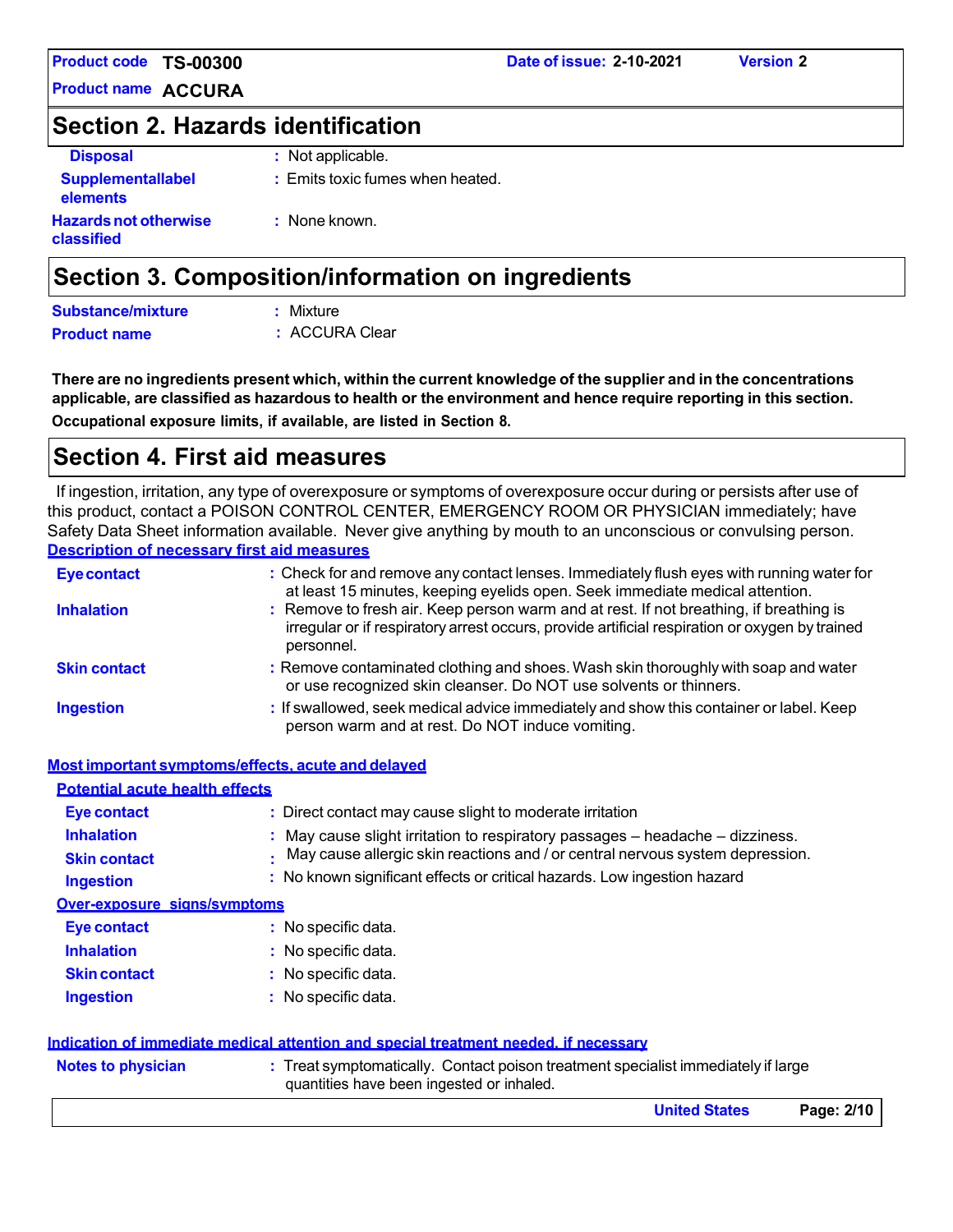**Product name ACCURA**

# **Section 4. First aid measures**

**Specifictreatments :** No specific treatment.

**Protection of first-aiders :** No action shall be taken involving any personal risk or without suitable training.

### **See toxicological information (Section 11)**

# **Section 5. Fire-fighting measures**

| <b>Extinguishingmedia</b>                                |                                                                                                                                                                                                                                                                         |
|----------------------------------------------------------|-------------------------------------------------------------------------------------------------------------------------------------------------------------------------------------------------------------------------------------------------------------------------|
| <b>Suitableextinguishing</b><br>media                    | : Use an extinguishing agent suitable for the surrounding fire.                                                                                                                                                                                                         |
| <b>Unsuitable extinguishing</b><br>media                 | $:$ None known.                                                                                                                                                                                                                                                         |
| <b>Specific hazards arising</b><br>from the chemical     | : In a fire or if heated, a pressure increase will occur and the container may burst. This<br>material is harmful to aquatic life. Fire water contaminated with this material must be<br>contained and prevented from being discharged to any waterway, sewer or drain. |
| <b>Hazardousthermal</b><br>decomposition products        | : Decomposition products may include the following materials:<br>carbon dioxide<br>carbon monoxide                                                                                                                                                                      |
| <b>Special protective actions</b><br>forfire-fighters    | : Promptly isolate the scene by removing all persons from the vicinity of the incident if<br>there is a fire. No action shall be taken involving any personal risk or without suitable<br>training.                                                                     |
| <b>Special protective</b><br>equipment for fire-fighters | : Fire-fighters should wear appropriate protective equipment and self-contained breathing<br>apparatus (SCBA) with a full face-piece operated in positive pressure mode.                                                                                                |

# **Section 6. Accidental release measures**

|                                                       | Personal precautions, protective equipment and emergency procedures                                                                                                                                                                                                                  |
|-------------------------------------------------------|--------------------------------------------------------------------------------------------------------------------------------------------------------------------------------------------------------------------------------------------------------------------------------------|
| <b>Fornon-emergency</b><br>personnel                  | : No action shall be taken involving any personal risk or without suitable training.<br>Evacuate surrounding areas. Keep unnecessary and unprotected personnel from<br>entering. Do not touch or walk through spilled material. Put on appropriate personal<br>protective equipment. |
|                                                       | For emergency responders : If specialised clothing is required to deal with the spillage, take note of any information in<br>Section 8 on suitable and unsuitable materials. See also the information in "For non-<br>emergency personnel".                                          |
|                                                       | <b>Environmental precautions</b> : Avoid dispersal of spilled material and runoff and contact with soil, waterways, drains<br>and sewers. Inform the relevant authorities if the product has caused environmental<br>pollution (sewers, waterways, soil or air).                     |
| Methods and materials for containment and cleaning up |                                                                                                                                                                                                                                                                                      |

**Small spill Stop leak if without risk.** Move containers from spill area. Dilute with water and mop up if water-soluble. Alternatively, or if water-insoluble, absorb with an inert dry material and place in an appropriate waste disposal container. Dispose of via a licensed waste disposalcontractor.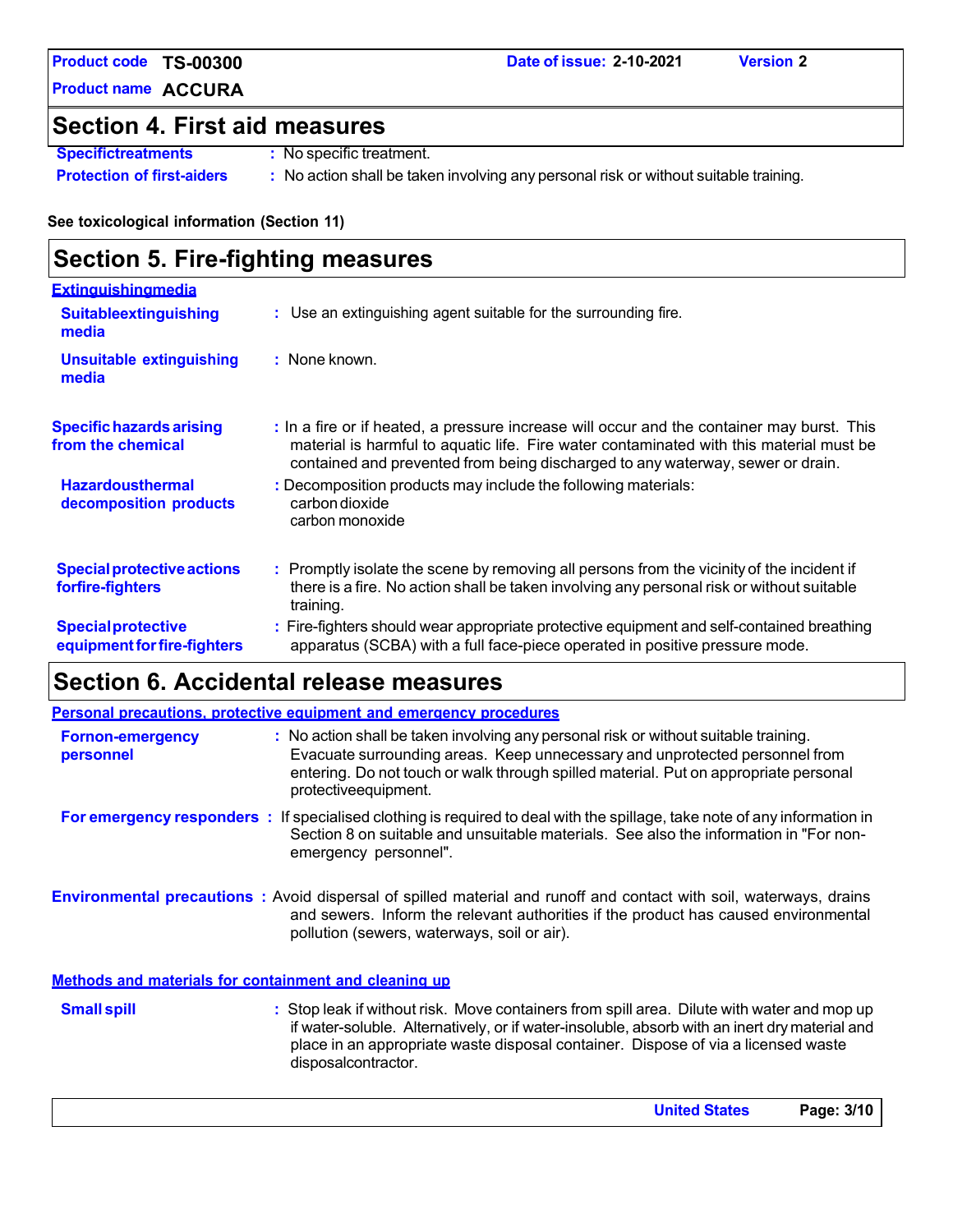**Product name ACCURA**

# **Section 6. Accidental release measures**

**Large spill :** Stop leak if without risk. Move containers from spill area. Prevent entry into sewers, water courses, basements or confined areas. Wash spillages into an effluent treatment plant or proceed as follows. Contain and collect spillage with non-combustible, absorbent material e.g. sand, earth, vermiculite or diatomaceous earth and place in container for disposal according to local regulations (see Section 13). Dispose of via a licensed waste disposal contractor. Note: see Section 1 for emergency contact information and Section 13 for waste disposal.

# **Section 7. Handling and storage**

### **Precautions for safe handling**

| <b>Protectivemeasures</b><br><b>Specialprecautions</b>                    | : Put on appropriate personal protective equipment (see Section 8).<br>: If this material is part of a multiple component system, read the Safety Data Sheet(s) for<br>the other component or components before blending as the resulting mixture may have<br>the hazards of all of its parts.                                                                                                                                                                                                                                                                                                  |
|---------------------------------------------------------------------------|-------------------------------------------------------------------------------------------------------------------------------------------------------------------------------------------------------------------------------------------------------------------------------------------------------------------------------------------------------------------------------------------------------------------------------------------------------------------------------------------------------------------------------------------------------------------------------------------------|
| <b>Advice on general</b><br>occupationalhygiene                           | : Eating, drinking and smoking should be prohibited in areas where this material is<br>handled, stored and processed. Workers should wash hands and face before eating,<br>drinking and smoking. Remove contaminated clothing and protective equipment before<br>entering eating areas. See also Section 8 for additional information on hygiene<br>measures.                                                                                                                                                                                                                                   |
| <b>Conditions for safe storage,</b><br>including any<br>incompatibilities | : Do not store below the following temperature: $5^{\circ}$ C (41 $^{\circ}$ F). Store in accordance with<br>local regulations. Store in original container protected from direct sunlight in a dry, cool<br>and well-ventilated area, away from incompatible materials (see Section 10) and food<br>and drink. Keep container tightly closed and sealed until ready for use. Containers that<br>have been opened must be carefully resealed and kept upright to prevent leakage. Do<br>not store in unlabeled containers. Use appropriate containment to avoid environmental<br>contamination. |

# **Section 8. Exposure controls/personal protection**

| : If this product contains ingredients with exposure limits, personal, workplace<br>atmosphere or biological monitoring may be required to determine the effectiveness of<br>the ventilation or other control measures and/or the necessity to use respiratory<br>protective equipment. Reference should be made to appropriate monitoring standards.<br>Reference to national guidance documents for methods for the determination of |
|----------------------------------------------------------------------------------------------------------------------------------------------------------------------------------------------------------------------------------------------------------------------------------------------------------------------------------------------------------------------------------------------------------------------------------------|
| : Good general ventilation should be sufficient to control worker exposure to airborne<br>: Emissions from ventilation or work process equipment should be checked to ensure<br>they comply with the requirements of environmental protection legislation. In some<br>cases, fume scrubbers, filters or engineering modifications to the process equipment                                                                             |
|                                                                                                                                                                                                                                                                                                                                                                                                                                        |

**United States Page: 4/10**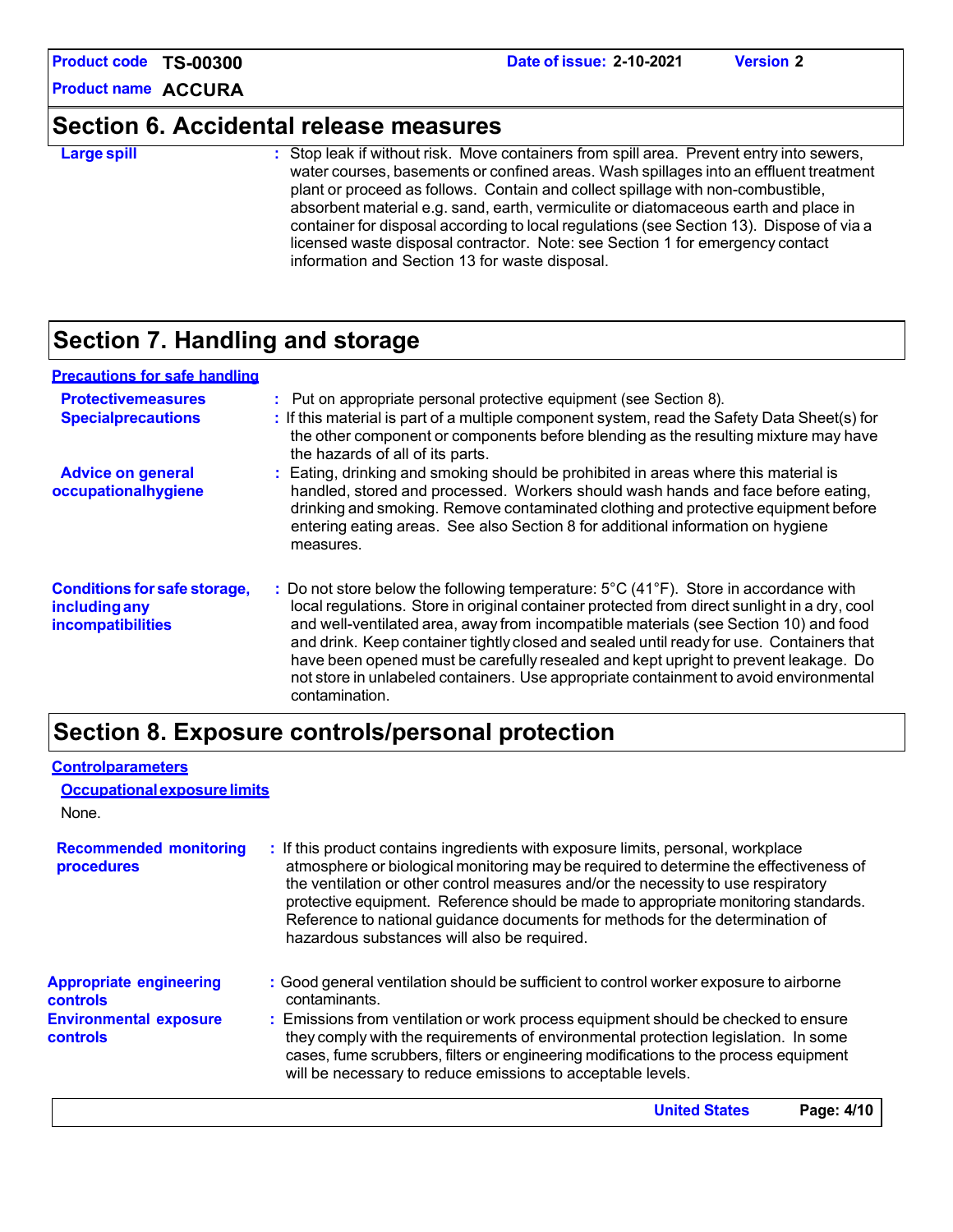### **Individualprotection measures**

| <b>Hygienemeasures</b>                             | : Wash hands, forearms and face thoroughly after handling chemical products, before<br>eating, smoking and using the lavatory and at the end of the working period.<br>Appropriate techniques should be used to remove potentially contaminated clothing.<br>Wash contaminated clothing before reusing. Ensure that eyewash stations and safety<br>showers are close to the workstation location.                                                  |
|----------------------------------------------------|----------------------------------------------------------------------------------------------------------------------------------------------------------------------------------------------------------------------------------------------------------------------------------------------------------------------------------------------------------------------------------------------------------------------------------------------------|
| <b>Eye/faceprotection</b><br><b>Skinprotection</b> | : Safety glasses with side shields.                                                                                                                                                                                                                                                                                                                                                                                                                |
| <b>Hand protection</b>                             | : Chemical-resistant, impervious gloves complying with an approved standard should be<br>worn at all times when handling chemical products if a risk assessment indicates this is<br>necessary.                                                                                                                                                                                                                                                    |
| <b>Gloves</b>                                      |                                                                                                                                                                                                                                                                                                                                                                                                                                                    |
| <b>Bodyprotection</b>                              | : Personal protective equipment for the body should be selected based on the task being<br>performed and the risks involved and should be approved by a specialist before<br>handling this product.                                                                                                                                                                                                                                                |
| <b>Other skin protection</b>                       | : Appropriate footwear and any additional skin protection measures should be selected<br>based on the task being performed and the risks involved and should be approved by a<br>specialist before handling this product.                                                                                                                                                                                                                          |
| <b>Respiratory protection</b>                      | : Respirator selection must be based on known or anticipated exposure levels, the<br>hazards of the product and the safe working limits of the selected respirator. If workers<br>are exposed to concentrations above the exposure limit, they must use appropriate,<br>certified respirators. Use a properly fitted, air-purifying or air-fed respirator complying<br>with an approved standard if a risk assessment indicates this is necessary. |

**Date of issue: 2-10-2021 Version 2**

# **Section 9. Physical and chemical properties**

|                                                 |                                             | <b>United States</b> | Page: 5/10 |
|-------------------------------------------------|---------------------------------------------|----------------------|------------|
| <b>Solubility</b>                               | : Soluble in water                          |                      |            |
| <b>Relative density</b>                         | : Not available.                            |                      |            |
| <b>Vapor density</b>                            | : Not available.                            |                      |            |
| <b>Vaporpressure</b>                            | $: 2.3$ kPa (17.5 mm Hg) [room temperature] |                      |            |
| <b>Evaporation rate</b>                         | $: 0.35$ (butyl acetate = 1)                |                      |            |
| Lower and upper explosive<br>(flammable) limits | : Not available.                            |                      |            |
| <b>Flammability (solid, gas)</b>                | : Not available.                            |                      |            |
| <b>Decomposition temperature</b>                | : Not available.                            |                      |            |
| <b>Auto-ignition temperature</b>                | : Not available.                            |                      |            |
| <b>Materialsupports</b><br>combustion.          | $:$ Yes.                                    |                      |            |
| <b>Flash point</b>                              | : Closed cup: >93.33°C (>200°F)             |                      |            |
| <b>Boiling point</b>                            | : $>37.78^{\circ}C$ ( $>100^{\circ}F$ )     |                      |            |
| <b>Melting point</b>                            | $:$ Not available.                          |                      |            |
| pH                                              | $: 7.5 - 8.5$                               |                      |            |
| <b>Odorthreshold</b>                            | : Not available.                            |                      |            |
| <b>Odor</b>                                     | : Mild Acrylic                              |                      |            |
| <b>Color</b>                                    | : Clear                                     |                      |            |
| <b>Physical state</b>                           | : Paste                                     |                      |            |
| <b>Appearance</b>                               |                                             |                      |            |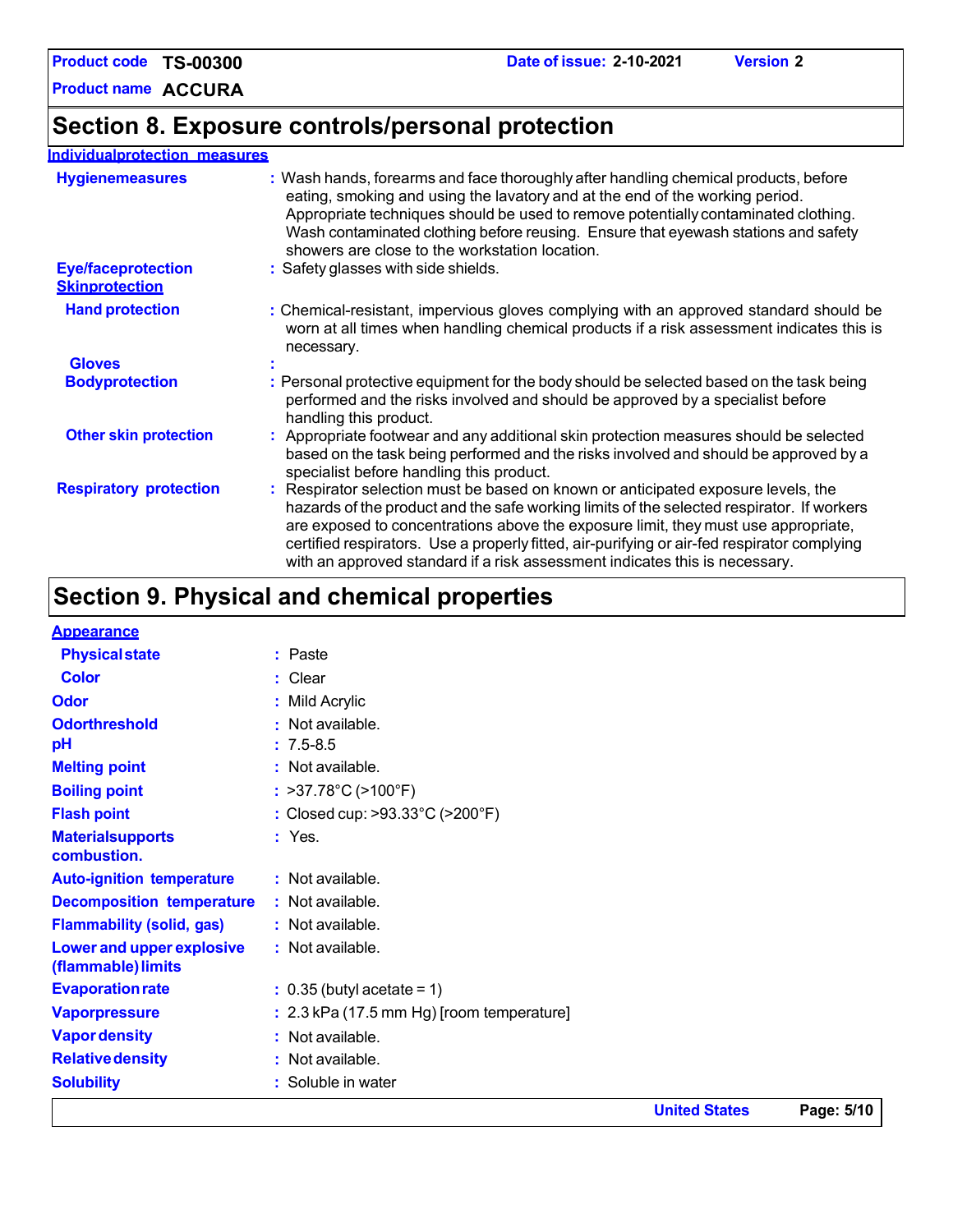**Product name ACCURA**

### **Date of issue: 2-10-2021 Version 2**

# **Section 9. Physical and chemical properties**

**Partition coefficient: noctanol/water**

**Viscosity**

**:** Not available.

**:** 25-45 g/s

# **Section 10. Stability and reactivity**

| <b>Reactivity</b>                            | : No specific test data related to reactivity available for this product or its ingredients.                                                  |
|----------------------------------------------|-----------------------------------------------------------------------------------------------------------------------------------------------|
| <b>Chemical stability</b>                    | : The product is stable.                                                                                                                      |
| <b>Possibility of hazardous</b><br>reactions | : Under normal conditions of storage and use, hazardous reactions will not occur.                                                             |
| <b>Conditions to avoid</b>                   | : When exposed to high temperatures may produce hazardous decomposition products.<br>Refer to protective measures listed in sections 7 and 8. |
| <b>Incompatiblematerials</b>                 | : Keep away from the following materials to prevent strong exothermic reactions:<br>oxidizing agents, strong alkalis, strong acids.           |
| <b>Hazardous decomposition</b><br>products   | : Decomposition products may include the following materials: carbon monoxide, carbon<br>dioxide, smoke, oxides of nitrogen.                  |

# **Section 11. Toxicological information**

### **Information on toxicological effects**

|                             |                                                            | <b>United States</b> | Page: 6/10 |
|-----------------------------|------------------------------------------------------------|----------------------|------------|
| <b>Conclusion/Summary</b>   | There are no data available on the mixture itself.         |                      |            |
| <b>Teratogenicity</b>       |                                                            |                      |            |
| <b>Conclusion/Summary</b>   | There are no data available on the mixture itself.         |                      |            |
| Reproductivetoxicity        |                                                            |                      |            |
| <b>Conclusion/Summary</b>   | : There are no data available on the mixture itself.       |                      |            |
| <b>Carcinogenicity</b>      |                                                            |                      |            |
| <b>Conclusion/Summary</b>   | There are no data available on the mixture itself.<br>÷    |                      |            |
| <b>Mutagenicity</b>         |                                                            |                      |            |
| <b>Respiratory</b>          | There are no data available on the mixture itself.         |                      |            |
| <b>Skin</b>                 | $\cdot$ There are no data available on the mixture itself. |                      |            |
| <b>Conclusion/Summary</b>   |                                                            |                      |            |
| <b>Sensitization</b>        |                                                            |                      |            |
| <b>Respiratory</b>          | : There are no data available on the mixture itself.       |                      |            |
| <b>Eyes</b>                 | $:$ There are no data available on the mixture itself.     |                      |            |
| <b>Skin</b>                 | $:$ There are no data available on the mixture itself.     |                      |            |
| <b>Conclusion/Summary</b>   |                                                            |                      |            |
| <b>Irritation/Corrosion</b> |                                                            |                      |            |
| <b>Conclusion/Summary</b>   | $:$ There are no data available on the mixture itself.     |                      |            |
| <b>Acutetoxicity</b>        |                                                            |                      |            |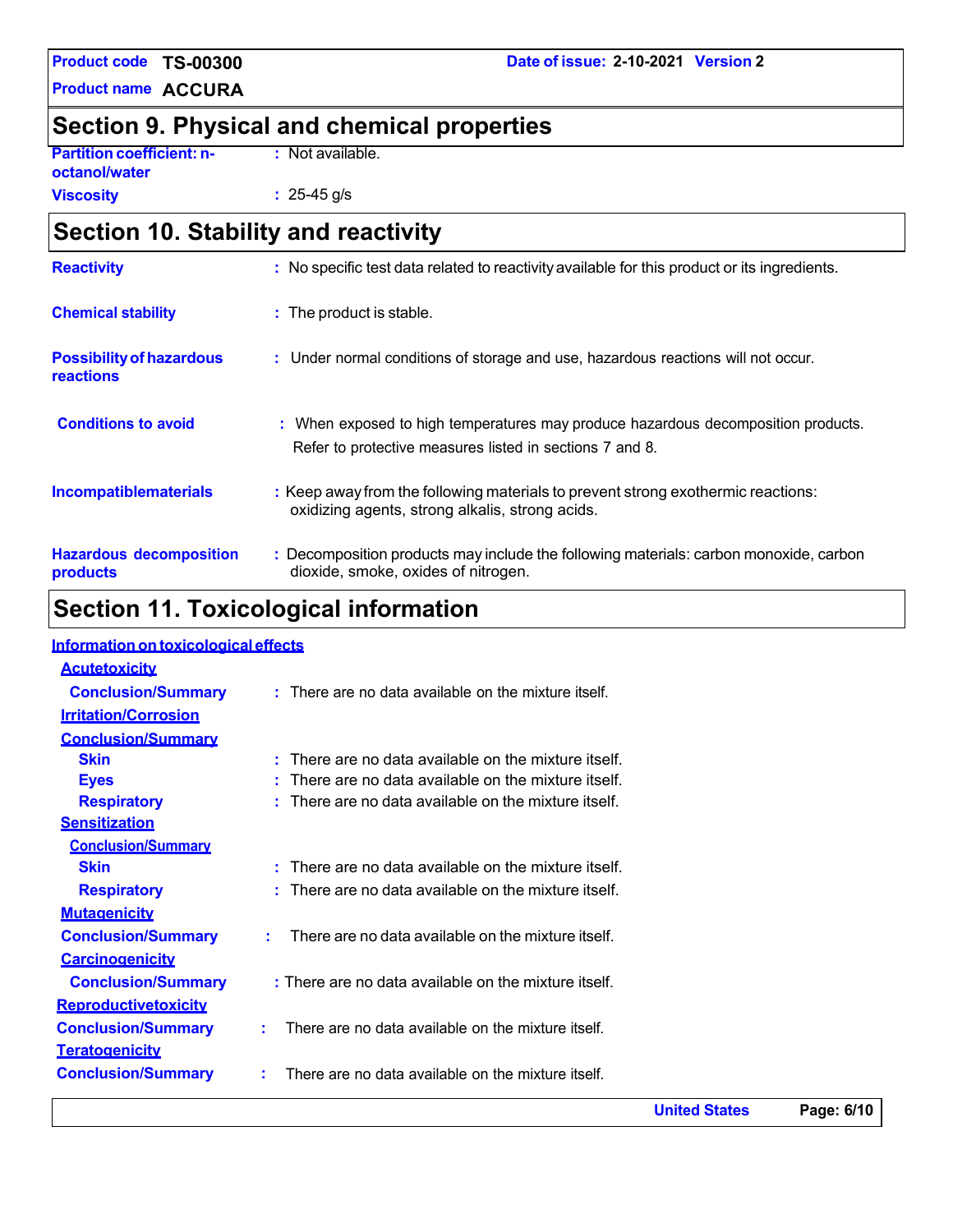**Product name ACCURA**

# **Section 11. Toxicological information**

| Specific target organ toxicity (single exposure) |  |  |  |
|--------------------------------------------------|--|--|--|
|                                                  |  |  |  |

Not available.

### **Specific target organ toxicity (repeated exposure)**

Not available.

### **Aspirationhazard**

Not available.

### **Information on the likely routes of exposure**

| <b>Potential acute health effects</b>   |                                                                                                                                                                                                                                                                                                                                                                                                                          |
|-----------------------------------------|--------------------------------------------------------------------------------------------------------------------------------------------------------------------------------------------------------------------------------------------------------------------------------------------------------------------------------------------------------------------------------------------------------------------------|
| <b>Eye contact</b>                      | : No known significant effects or critical hazards.                                                                                                                                                                                                                                                                                                                                                                      |
| <b>Inhalation</b>                       | : No known significant effects or critical hazards.                                                                                                                                                                                                                                                                                                                                                                      |
| <b>Skin contact</b>                     | : No known significant effects or critical hazards.                                                                                                                                                                                                                                                                                                                                                                      |
| <b>Ingestion</b>                        | : No known significant effects or critical hazards.                                                                                                                                                                                                                                                                                                                                                                      |
| Over-exposure signs/symptoms            |                                                                                                                                                                                                                                                                                                                                                                                                                          |
| <b>Eye contact</b>                      | : No specific data.                                                                                                                                                                                                                                                                                                                                                                                                      |
| <b>Inhalation</b>                       | : No specific data.                                                                                                                                                                                                                                                                                                                                                                                                      |
| <b>Skin contact</b>                     | : No specific data.                                                                                                                                                                                                                                                                                                                                                                                                      |
| <b>Ingestion</b>                        | : No specific data.                                                                                                                                                                                                                                                                                                                                                                                                      |
|                                         | Delaved and immediate effects and also chronic effects from short and long term exposure                                                                                                                                                                                                                                                                                                                                 |
| <b>Conclusion/Summary</b>               | : There are no data available on the mixture itself. If splashed in the eyes, the liquid may<br>cause irritation and reversible damage. Ingestion may cause nausea, diarrhea and<br>vomiting. This takes into account, where known, delayed and immediate effects and<br>also chronic effects of components from short-term and long-term exposure by oral,<br>inhalation and dermal routes of exposure and eye contact. |
| <b>Short term exposure</b>              |                                                                                                                                                                                                                                                                                                                                                                                                                          |
| <b>Potentialimmediate</b><br>effects    | $:$ There are no data available on the mixture itself.                                                                                                                                                                                                                                                                                                                                                                   |
| <b>Potential delayed effects</b>        | $:$ There are no data available on the mixture itself.                                                                                                                                                                                                                                                                                                                                                                   |
| Long term exposure                      |                                                                                                                                                                                                                                                                                                                                                                                                                          |
| <b>Potentialimmediate</b><br>effects    | : There are no data available on the mixture itself.                                                                                                                                                                                                                                                                                                                                                                     |
| <b>Potential delayed effects</b>        | There are no data available on the mixture itself.                                                                                                                                                                                                                                                                                                                                                                       |
| <b>Potential chronic health effects</b> |                                                                                                                                                                                                                                                                                                                                                                                                                          |
| <b>General</b>                          | No known significant effects or critical hazards.                                                                                                                                                                                                                                                                                                                                                                        |
| <b>Carcinogenicity</b>                  | No known significant effects or critical hazards.                                                                                                                                                                                                                                                                                                                                                                        |
| <b>Mutagenicity</b>                     | No known significant effects or critical hazards.                                                                                                                                                                                                                                                                                                                                                                        |
| <b>Teratogenicity</b>                   | : No known significant effects or critical hazards.                                                                                                                                                                                                                                                                                                                                                                      |
| <b>Developmentaleffects</b>             | : No known significant effects or critical hazards.                                                                                                                                                                                                                                                                                                                                                                      |
| <b>Fertility effects</b>                | : No known significant effects or critical hazards.                                                                                                                                                                                                                                                                                                                                                                      |
| <b>Numerical measures of toxicity</b>   |                                                                                                                                                                                                                                                                                                                                                                                                                          |
| <b>Acute toxicity estimates</b>         |                                                                                                                                                                                                                                                                                                                                                                                                                          |
| <b>Route</b>                            | <b>ATE value</b>                                                                                                                                                                                                                                                                                                                                                                                                         |
| Oral                                    | 91244.4 mg/kg                                                                                                                                                                                                                                                                                                                                                                                                            |
|                                         | <b>United States</b><br>Page: 7/10                                                                                                                                                                                                                                                                                                                                                                                       |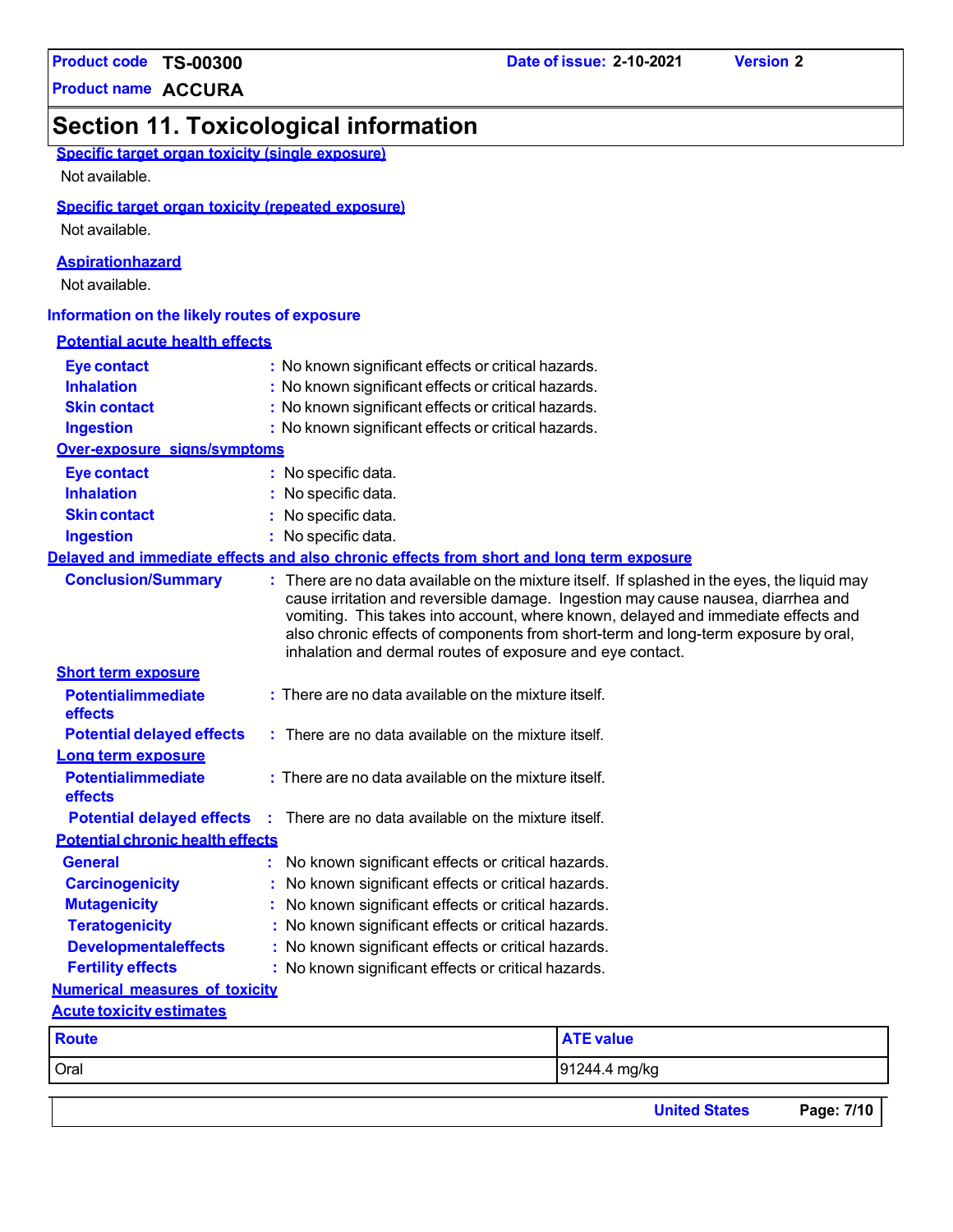**Product name ACCURA**

### **Date of issue: 2-10-2021 Version 2**

# **Section 11. Toxicological information**

# **Section 12. Ecological information**

### **Toxicity**

Not available.

### **Persistence and degradability**

Not available.

### **Bioaccumulative potential**

Not available.

### **Mobility in soil**

**Soil/waterpartition coefficient** (K<sub>oc</sub>)

**:** Not available.

# **Section 13. Disposal considerations**

**14. Transport information**

**Disposalmethods :** The generation of waste should be avoided or minimized wherever possible. Disposal of this product, solutions and any by-products should at all times comply with the requirements of environmental protection and waste disposal legislation and any regional local authorityrequirements. Dispose of surplus and non-recyclable products via a licensed waste disposal contractor. Waste should not be disposed of untreated to the sewer unless fully compliant with the requirements of all authorities with jurisdiction. Waste packaging should be recycled. Incineration or landfill should only be considered when recycling is not feasible. This material and its container must be disposed of in a safe way. Empty containers or liners may retain some product residues. Avoid dispersal of spilled material and runoff and contact with soil, waterways, drains and sewers.

**Disposal should be in accordance with applicable regional, national and local laws and regulations.**

**Refer to Section 7: HANDLING AND STORAGE and Section 8: EXPOSURE CONTROLS/PERSONAL PROTECTION for additional handling information and protection of employees. Section 6. Accidental release measures**

|                                               | <b>DOT</b>                                                                              | <b>IMDG</b>    | <b>IATA</b>    |  |
|-----------------------------------------------|-----------------------------------------------------------------------------------------|----------------|----------------|--|
| <b>UN number</b>                              | UN3082                                                                                  | Not regulated. | Not regulated. |  |
| <b>UN proper shipping</b><br>name             | <b>ENVIRONMENTALLY</b><br>HAZARDOUS SUBSTANCE,<br>LIQUID, N.O.S.<br>(carbendazim (ISO)) |                |                |  |
| Transport hazard class 9<br>(e <sub>s</sub> ) |                                                                                         |                |                |  |
| <b>Packing group</b>                          | Ш                                                                                       |                |                |  |
|                                               |                                                                                         |                |                |  |

### **United States Page: 8/10**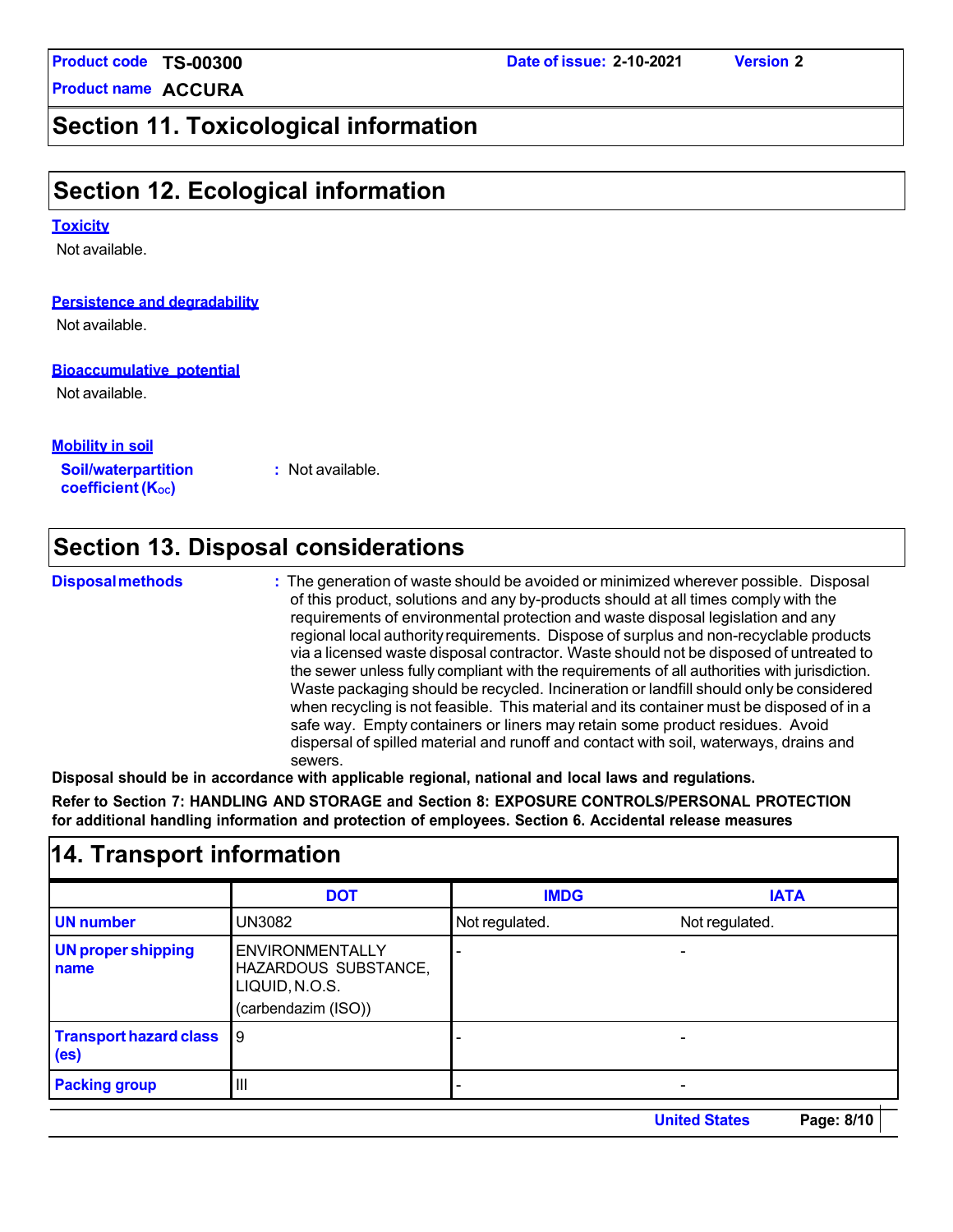**Product name ACCURA Clear**

| <b>14. Transport information</b>            |                     |                 |                 |  |
|---------------------------------------------|---------------------|-----------------|-----------------|--|
| Environmental hazards No.                   |                     | No.             | No.             |  |
| <b>Marinepollutant</b><br><b>substances</b> | Not applicable.     | Not applicable. | Not applicable. |  |
| <b>Product RQ (lbs)</b>                     | 20000               | Not applicable. | Not applicable. |  |
| <b>RQ</b> substances                        | (carbendazim (ISO)) | Not applicable. | Not applicable. |  |

#### **Additionalinformation DOT IMDG :** Package sizes shipped in quantities less than the product reportable quantityare not subject to the RQ (reportable quantity) transportation requirements. **:** None identified. **IATA :** None identified.

**Special precautions for user : Transport within user's premises:** always transport in closed containers that are upright and secure. Ensure that persons transporting the product know what to do in the event of an accident or spillage.

# **Section 15. Regulatory information**

| United States inventory (TSCA8b) : All components are listed or exempted.                |
|------------------------------------------------------------------------------------------|
| : Not determined.                                                                        |
| : At least one component is not listed.                                                  |
| : Not determined.                                                                        |
| : Please contact your supplier for information on the inventory status of this material. |
| : Not determined.                                                                        |
| : Not determined.                                                                        |
| : Not determined.                                                                        |
| : Not determined.                                                                        |
|                                                                                          |
|                                                                                          |
| : Not applicable.                                                                        |
| <b>Composition/informationoningredients</b>                                              |
|                                                                                          |
| : Not applicable.<br><b>Composition/informationoningredients</b>                         |
|                                                                                          |

No products were found.

**California Prop. 65: WARNING:** This product can expose you to chemicals including ethylene glycol, which is known to the State of California to cause cancer and birth defects or other reproductive harm. For more information go to [www.P65Warnings.ca.gov](http://www.p65warnings.ca.gov/)